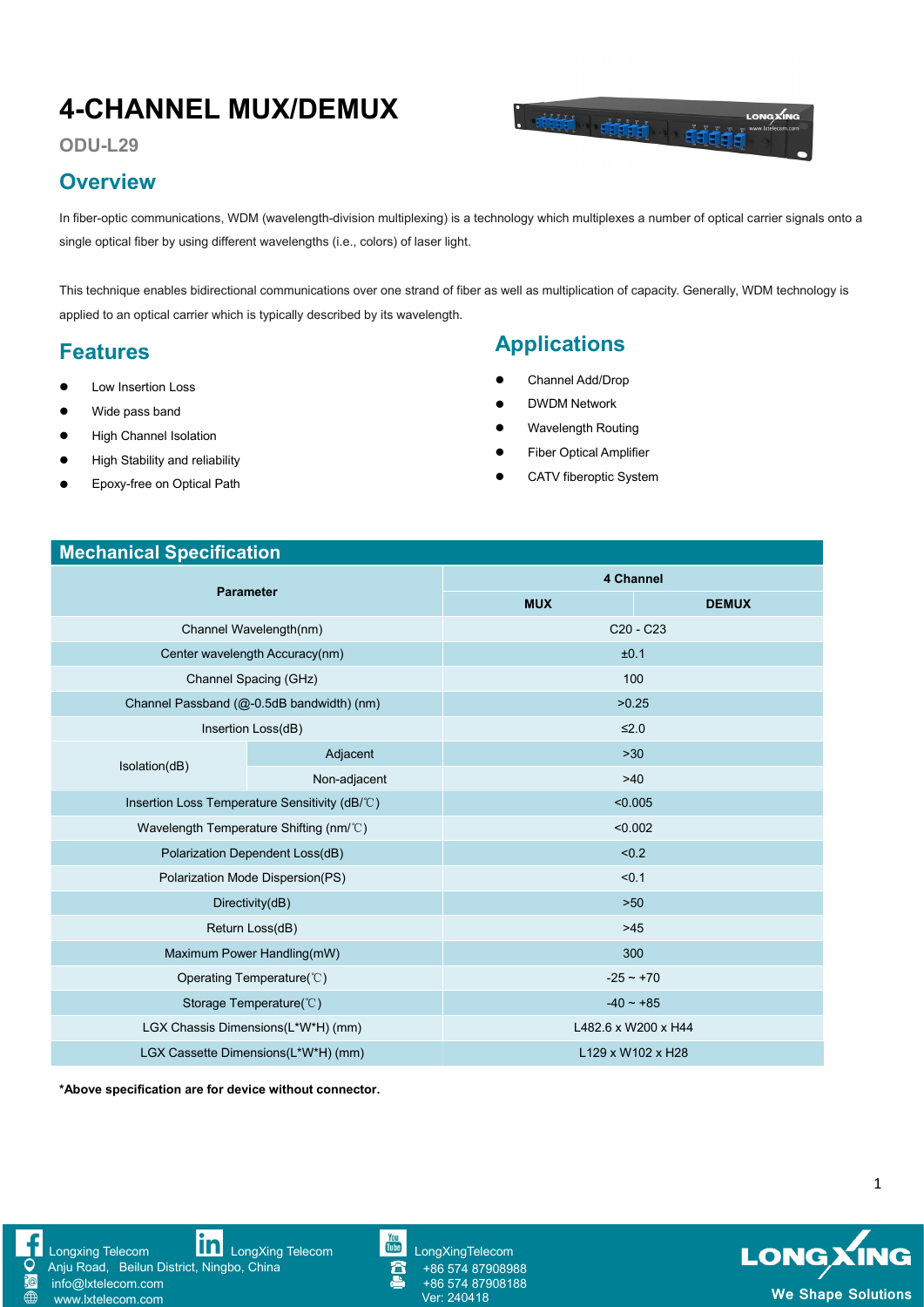| <b>Case</b>         |                      |  |  |  |
|---------------------|----------------------|--|--|--|
| <b>Parameters</b>   | <b>Values</b>        |  |  |  |
| Packaging Dimension | 19 inch, 1U          |  |  |  |
| Fiber Type          | G657A1               |  |  |  |
| Adapter Type        | <b>LC/UPC Duplex</b> |  |  |  |

# **DWDM 1U Panel ODU-L29 Configuration and labeling**



# **MUX/DEMUX Drawing**









+86 574 87908988 +86 574 87908188

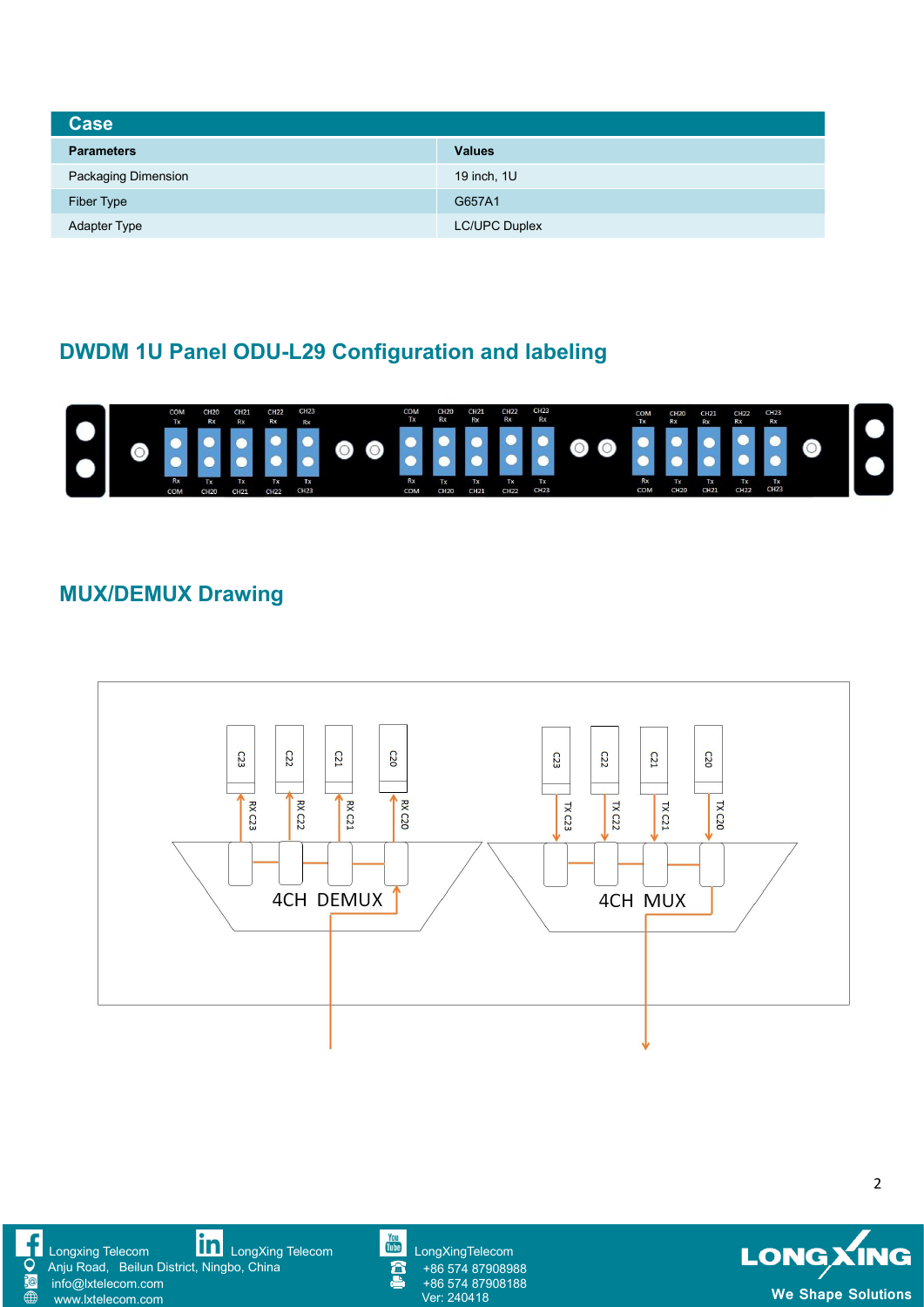# **Technical Drawing**

One LGX chassis can contain 3 LGX 4-CH MUX/DMUX Cassettes



**Note:**

**Unused holes will be blocked.**





[www.lxtelecom.com](http://www.lxtelecom.com)



+86 574 87908988 +86 574 87908188 LONGXING **We Shape Solutions**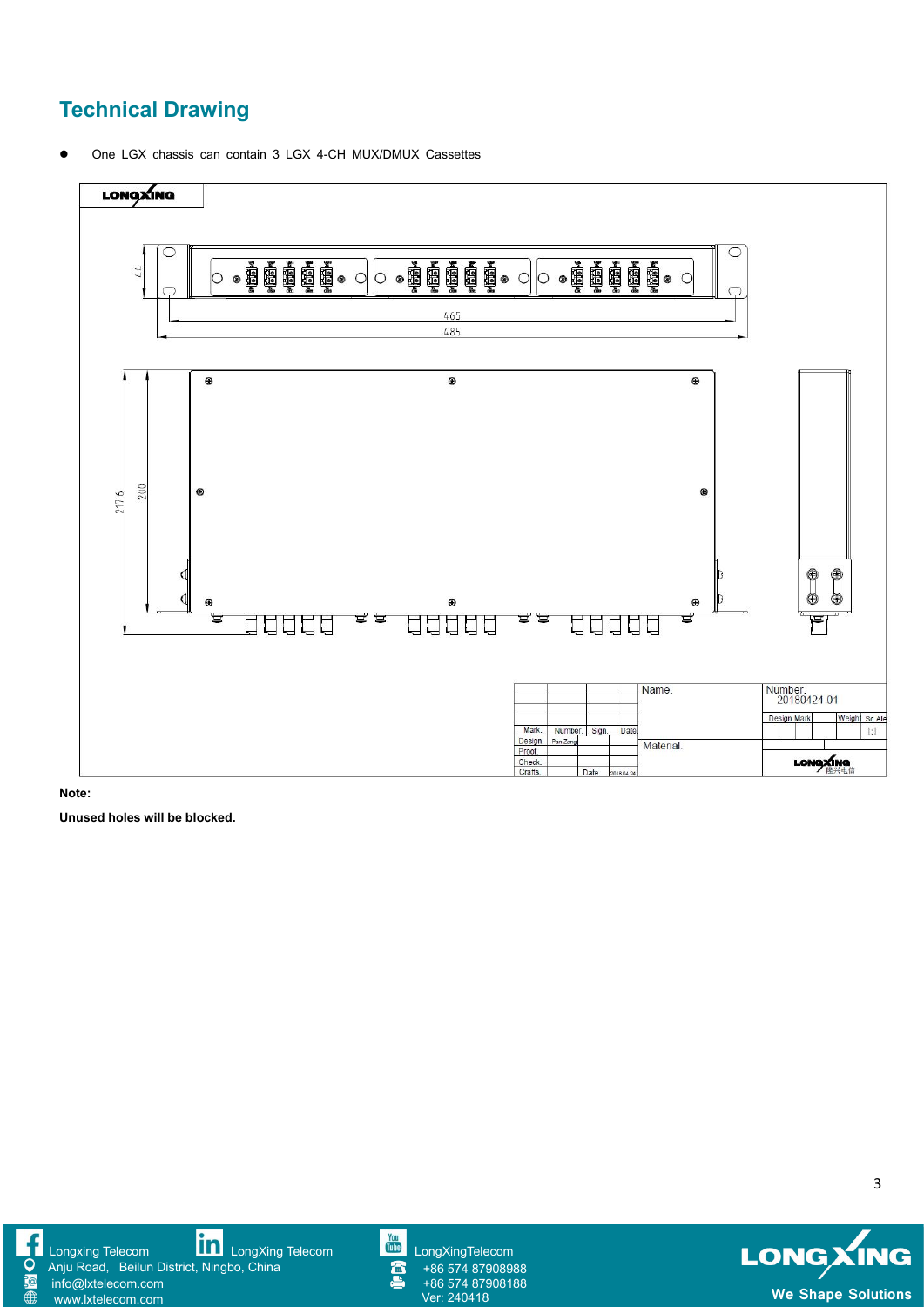# **Technical Drawing**

LGX 4-CH MUX/DMUX Cassette





[www.lxtelecom.com](http://www.lxtelecom.com)

[Longxing](https://www.facebook.com/longxingtelecom) Telecom **[LongXing](https://www.linkedin.com/company/longxing-telecom) Telecom** LongXing Telecom **[LongXingTelecom](https://www.youtube.com/user/LongXingTelecom)** LongXingTelecom Anju Road, Beilun District, Ningbo, China info@lxtelecom.com



+86 574 87908988 +86 574 87908988<br>+86 574 87908188<br>Ver: 240418

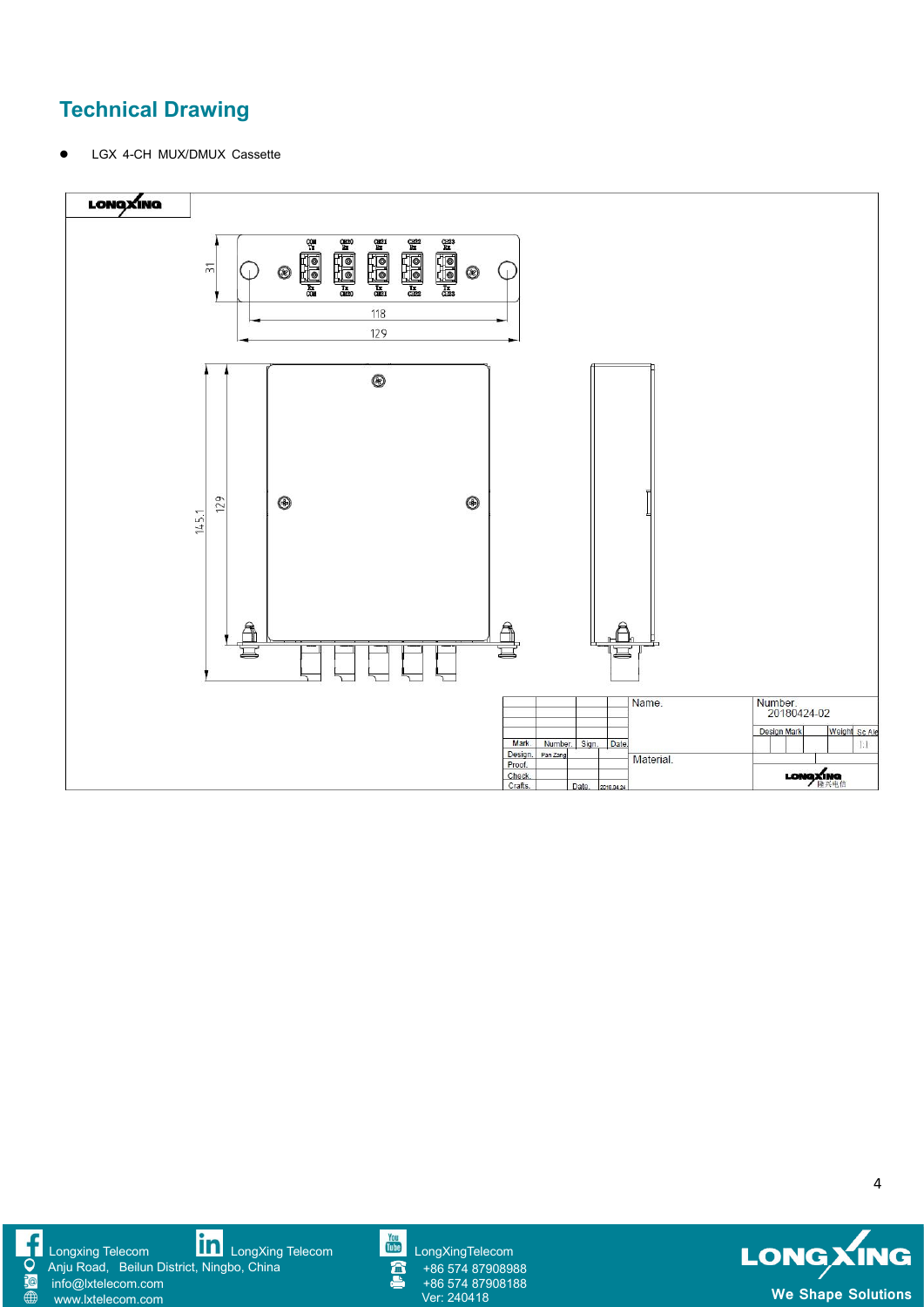# **Standard 1U Patch Panel Packaging**



#### **More Details**











+86 574 87908988 +86 574 87908988<br>+86 574 87908188<br>Ver: 240418